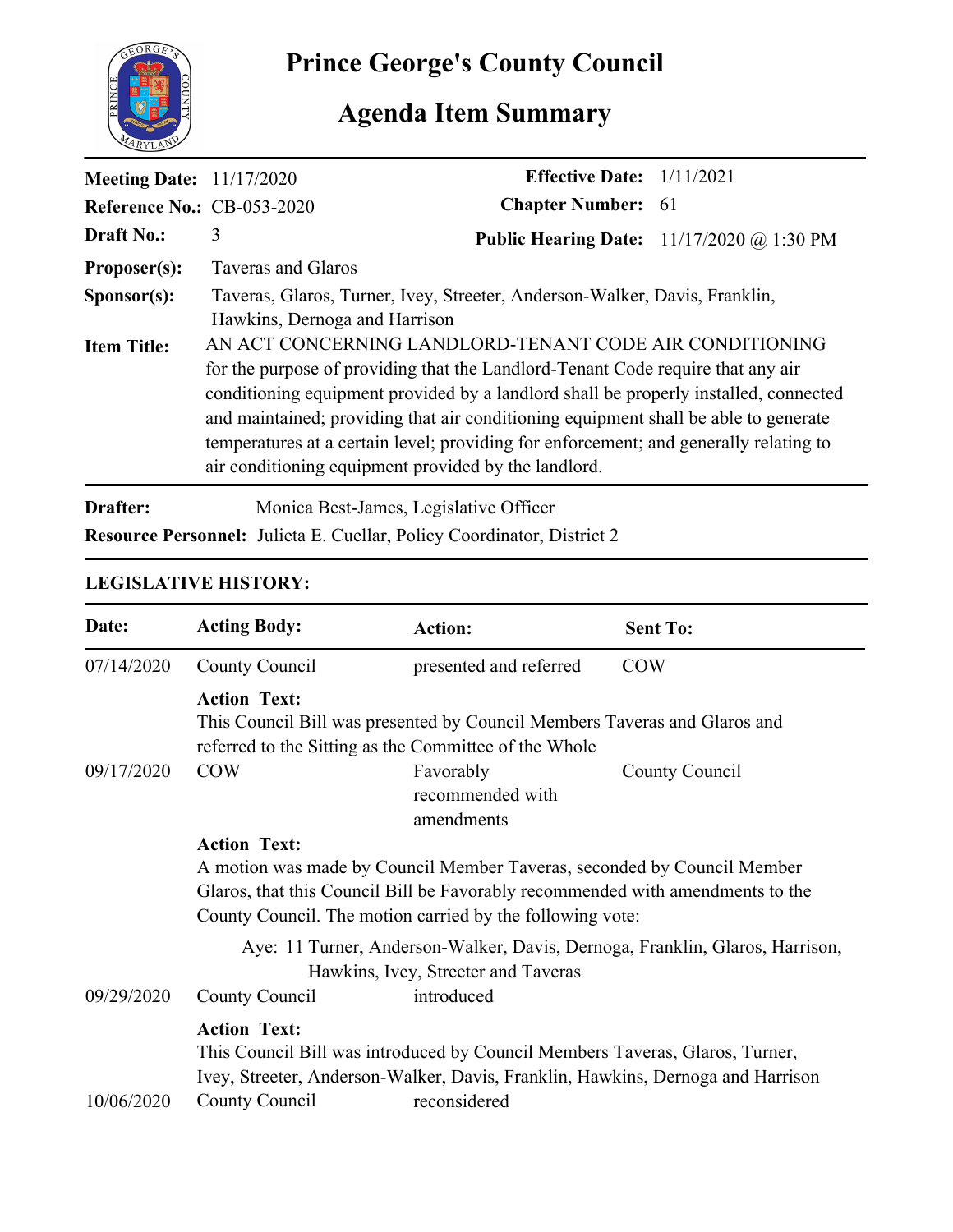#### **Action Text:**

A motion was made by Council Member Taveras, seconded by Council Member Dernoga, to reconsider the previous action of the Council on CB-053-2020 Draft 2. The motion carried by the following vote:

Aye: 11 Turner, Anderson-Walker, Davis, Dernoga, Franklin, Glaros, Harrison, Hawkins, Ivey, Streeter and Taveras

10/06/2020 County Council deferred

#### **Action Text:**

This Council Bill was deferred

10/20/2020 County Council amended (1)

#### **Action Text:**

A motion was made by Council Member Glaros, seconded by Council Member Taveras, that this Council Bill be amended (1). The motion carried by the following vote:

Aye: 10 Turner, Anderson-Walker, Davis, Dernoga, Franklin, Glaros, Harrison, Ivey, Streeter and Taveras

Absent: 1 Hawkins

10/20/2020 County Council introduced

#### **Action Text:**

Draft 3 of this Council Bill was introduced by Council Members Taveras, Glaros, Turner, Ivey, Streeter, Anderson-Walker, Davis, Franklin, Hawkins, Dernoga and Harrison.

11/17/2020 County Council public hearing held

#### **Action Text:**

This public hearing was held.

11/17/2020 County Council enacted

#### **Action Text:**

A motion was made by Council Member Taveras, seconded by Council Member Davis, that this Council Bill be enacted. The motion carried by the following vote:

Aye: 11 Turner, Anderson-Walker, Davis, Dernoga, Franklin, Glaros, Harrison, Hawkins, Ivey, Streeter and Taveras

11/24/2020 County Executive signed

#### **Action Text:**

This Council Bill was signed

### **AFFECTED CODE SECTIONS:**

13-162.02

### **BACKGROUND INFORMATION/FISCAL IMPACT:**

The Prince George's County Code does not currently require a landlord to supply and maintain provided air conditioning equipment in a safe and good working condition. Therefore, this bill requires that a